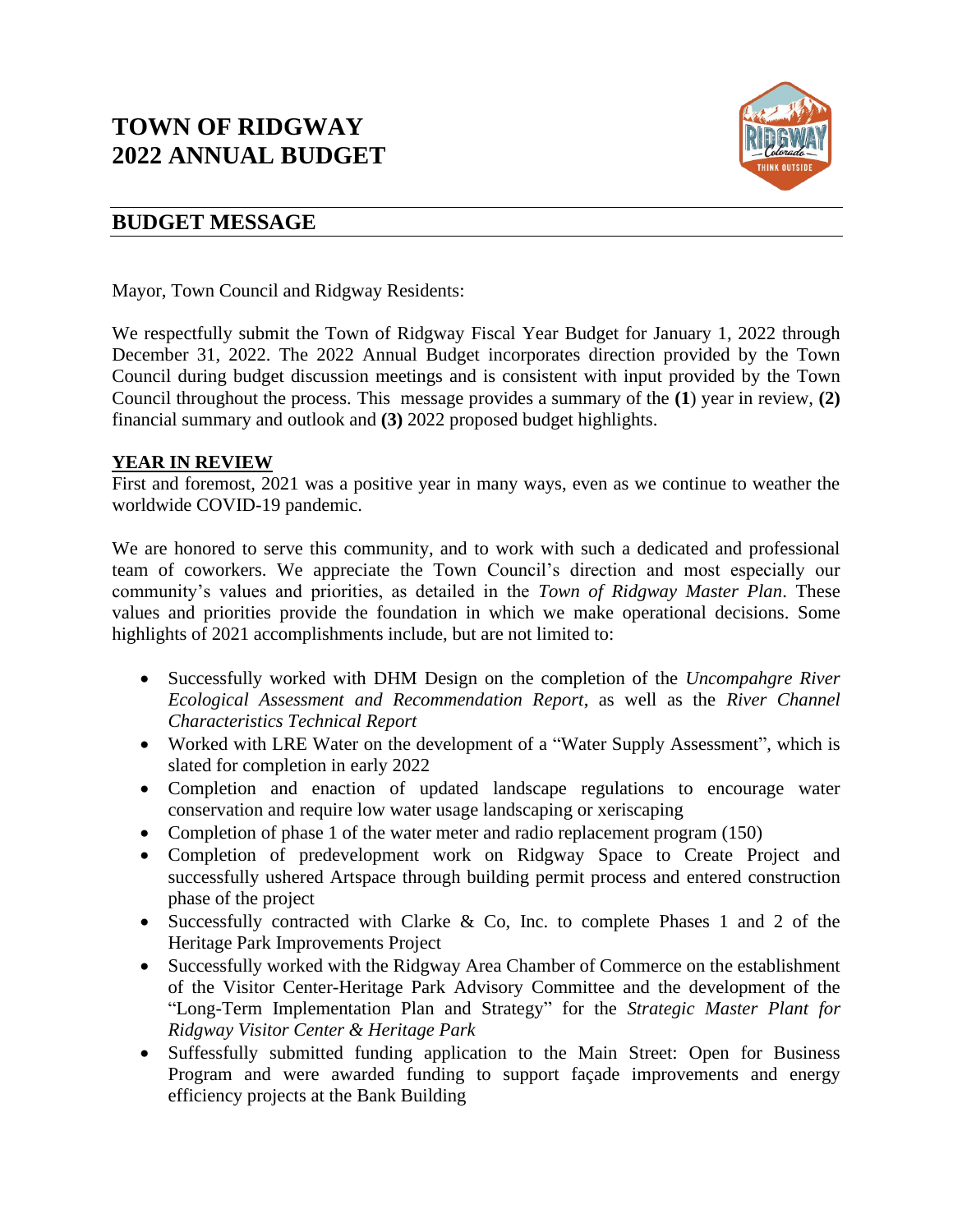- Administratively merged the Town's Main Street and Creative District initiatives into Ridgway Creative Main Street
- Successfully completed the inaugural year of the Youth Advisory Council
- Entered into a 30-year Indefeasible Right-of-Use Agreement with Clearnetworx and Region 10 to pursue broadband connections to anchor institutions
- Successfully hosted and managed the Ridgway Concert Series
- Successfully contracted for municipal code hosting and codification services and completed the migration to the Municode platform
- Completion of the preliminary design for Amelia Street Project
- Undertook pilot testing process to explore benefits of transitioning from chlorine dioxide treatment to Granular Activated Carbon at the Town's water treatment plant
- Successfully contracted with Community Planning Strategies, LLC to provide high caliber planning services for the Town of Ridgway
- Conducted strategic speed enforcement on Town streets, including Sherman Street, and conducted a traffic speed study on Sherman Street, the results of which indicated an average of 99.7 percent adherence to the posted 25 MPH speed limit
- Worked with Economic & Planning System, Inc., as well as Ouray County and the City of Ouray, on the development and finalization of the Ouray County Economic Resiliency Plan to provide an evaluation of the County's economic and fiscal conditions and to provide clarity about the impacts attributed to COVID-19
- Adopted an ordinance pertaining to economic nexus to join in on the simplification efforts of all the self-collecting home rule municipalities in Colorado
- Successfully worked with Logic Compensation Group on the development and implementation of a Classification and Compensation System that is equitable, both internally and externally
- Completion of chipping of all branches collected through the Town's Branch Collection Program
- Efficiently delivered the full array of core Town services
- Successfully purchased vehicles and equipment to support operations, including but not limited to a water truck, a hydro-vac excavator trailer, and a street sweeper

The list above is not comprehensive by any means. We will continue to stay focused, consistent, and deliberate in our work efforts, and begin 2022 intending to succeed through the global COVID-19 pandemic, while still accomplishing our short and long-term goals.

# **FINANCIAL SUMMARY AND OUTLOOK**

The 2022 Annual Budget is balanced as required by Colorado Budget Law. All governmental funds are accounted for using the modified accrual basis of accounting. Revenues are recorded when earned and expenses are recorded at the time liabilities are incurred. Principal and interest on general long-term debt is recognized when due. The document is prepared in conformity with generally accepted accounting principles for municipalities. In accordance with the Charter of the Town of Ridgway, the Budget contains detailed revenues, expenditures and balances for each fund and account for (a) the audited 2020 fiscal year, (b) the adopted budget for the 2021 fiscal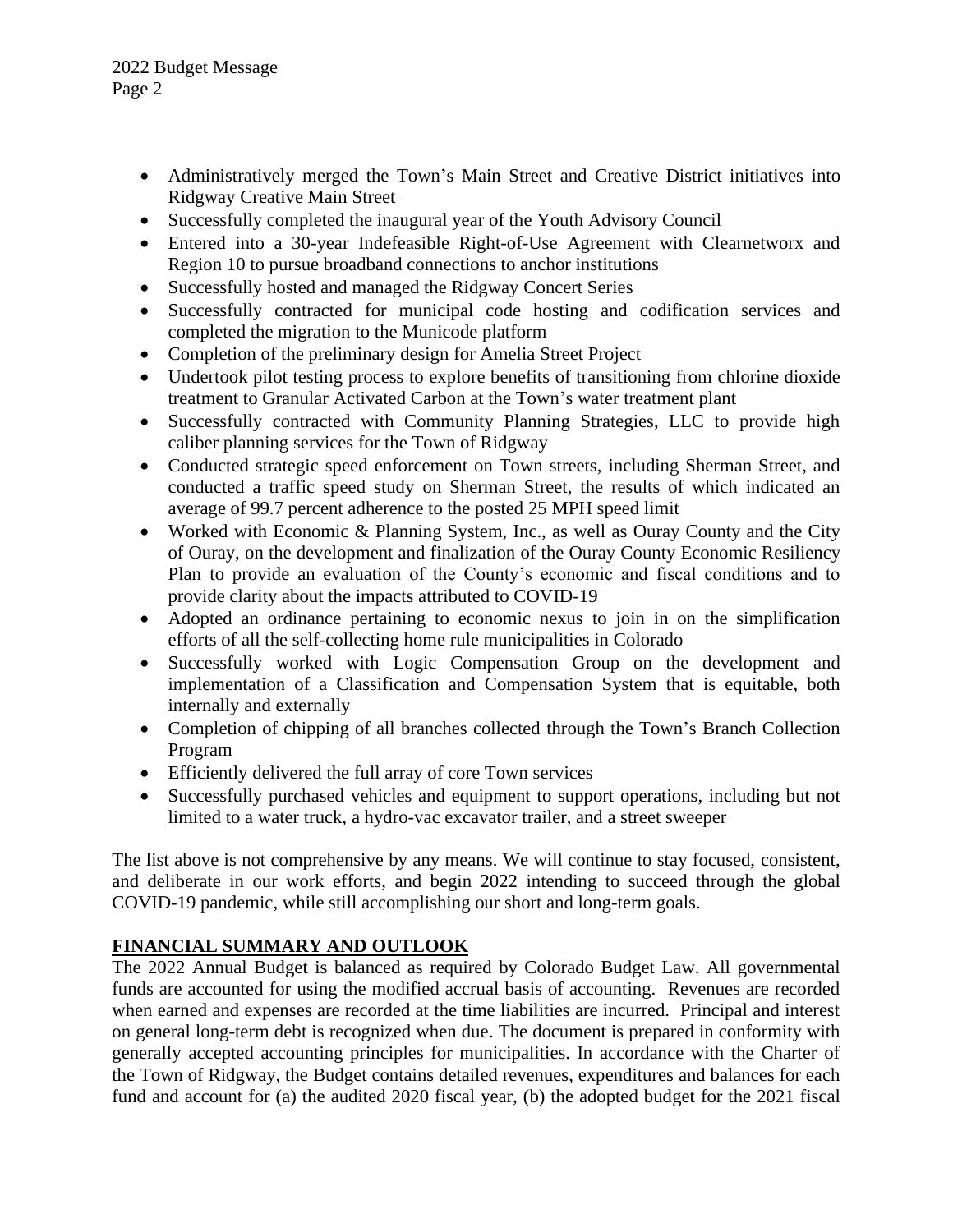2022 Budget Message Page 3

year, (c) the estimated year end revenues and expenditures for the 2021 fiscal year, and (d) the adopted budget for the 2022 fiscal year.

The Budget for the Town of Ridgway operates from three funds: The General Fund, the Water Enterprise Fund, and the Sewer Enterprise Fund. General Fund revenue is derived primarily from sales tax, property tax, excise tax, lodging tax and various user fees. The two Enterprise Funds are self-supporting funds with their principle source of revenue received from user fees.

The 2022 Annual Budget will have a mill levy based on Amendment I restrictions, the Taxpayers Bill of Rights ("TABOR"). The mill levy for 2022 has been certified as 8.651, which was the certified mill levy in 2021. The total assessed valuation within the Town, as derived from the Ouray County Assessor's Office, increased from \$35,036,580 to \$40,288,290.

The following is a summary of important information focusing on level of service, revenues, and expenditures for the three funds referenced above, debt service, recent construction activity within the Town, and the overall financial sustainability of the Town. We present this information to provide an understanding of the Town's current fiscal picture.

#### Level of Service

The Town Council places a high priority on maintaining the existing level of municipal services in 2022 for the purpose of community stability and support of the local economy. Some levels of service and staffing to support those levels of service will increase in 2022 with the addition of a regular, full-time administrative assistant position and a seasonal, full-time code enforcement officer position. In addition, the Budget accounts for a fourth regular, full-time member of the Marshal's Office to replace the regular, part-time deputy position.

## General Fund

The General Fund beginning Fund Balance is \$2,595,827 and the end of the year Fund Balance is \$2,004,045. Total tax revenues for 2021 are projected to increase from \$1,744,557 in 2021 to \$2,278,289, an increase of \$533,732. Total General Fund revenues for 2021 are projected to increase from \$2,382,654 in 2020 to \$3,080,755, an increase of \$698,101. General Fund expenditures have been increased from the Original 2021 Budget amount of \$3,056,388 to \$3,327,706, or a net increase of \$271,318 for 2022. General Fund reserves remain healthy in 2022 with a 3% Emergency Reserve required by TABOR (\$99,831) and a remaining undesignated amount (\$2,004,045), which results in a total fund balance of \$2,103,876.

## Water Fund

The Water Fund beginning Fund Balance is \$1,456,782 and the end of the year Fund Balance is \$1,619,235. Total revenues for 2022 are projected to increase from \$995,582 in 2021 to \$1,220,050, an increase of \$224,468. Water Fund expenditures have been increased from the Original 2021 Budget amount of \$909,660 to \$1,054,754, or a net increase of \$145,094 for 2022. Ending Water Fund Balance for 2022 is projected at \$1,619,235. This projection is much higher than the Ending Water Fund Balance in the Original 2021 Budget, which was \$985,445.

#### Sewer Fund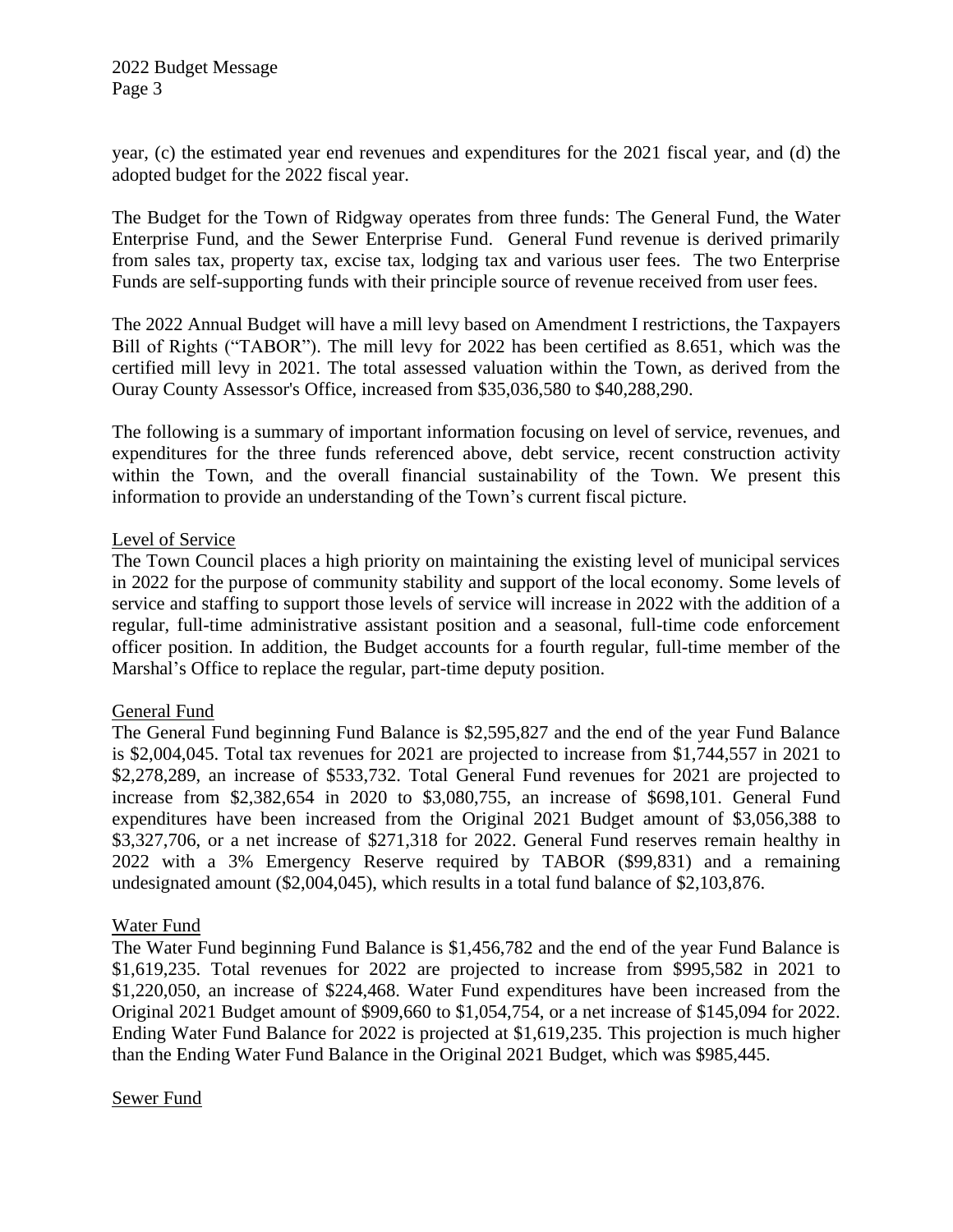2022 Budget Message Page 4

The Sewer Fund beginning Fund Balance is \$1,105,160 and the end of the year Fund Balance is \$1,368,973. Total revenues for 2022 are projected to increase from \$460,184 in 2021 to \$556,150, an increase of \$95,966. Sewer Fund expenditures have been reduced from the Original 2021 Budget amount of \$401,290 to \$337,337, or a net reduction of \$63,953 for 2022. Ending Sewer Fund Balance for 2022 is projected at \$1,368,973. This projection is higher than the Ending General Fund Balance in the Original 2021 Budget, which was \$925,198.

## Debt Service

The Town has been historically conservative in assuming debt, and continues to strive to achieve this goal. Due to recent major capital investments, there has been an increase in debt service obligations. There are two primary sources of this debt: General Fund with the issuance of \$1.4M in municipal bonds for the downtown investment, and the Water Fund with the assumption of \$600,000 in loan for the reservoir renovation. The municipal bonds sold for the downtown project in 2015 are secured by a property tax commitment and a 50% contribution of capital projects revenues through the term of the debt in 2029. The loan in the Water Fund is covered by a user fee increase implemented in January 2014. Both major debt service sources have very secure revenue sources supporting them.

#### Development Activity

2021 saw an increase in the total number of building permits issued compared to 2020. In 2020, 42 building permits were issued and in 2021 a total of 56 were issued.

Building permit valuations reveal the value and generally the type of construction activity that is occurring. Higher valuations generally indicate higher valued new construction, while lower valuations often indicate remodels, additions, and other smaller projects. The total valuation for 2021 was \$12 million. The highest building permit valuations came in 2020 when it was at just over \$14 million, and then in 2005 when it was \$13.8 million.

Building permit fees were estimated to be \$55,000 in 2021 and were projected near the end of 2021 to come in at about \$114,000. The highest receipt of building permit fees was \$138,306 in 2006. The 2022 adopted budget estimates building permit fees at \$75,000.

## Financial Sustainability

Many municipalities such as Ridgway rely heavily on sales tax revenues. Ridgway may have more revenue diversity when considering its property taxes and excise taxes upon residential development, but sales tax revenues clearly make up the bulk of its revenue stream. Both the sales tax revenues and excise tax revenues are quite sensitive to fluctuations in the economy and changing demographics.

Even in light of the continuing COVID-19 pandemic, there are not any anticipated reductions in services or staffing levels planned, and we will watch revenues closely and take corrective measures, if deemed necessary. With these precautionary steps in mind, the Town remains in sound financial shape.

## **2022 BUDGET HIGHLIGHTS**